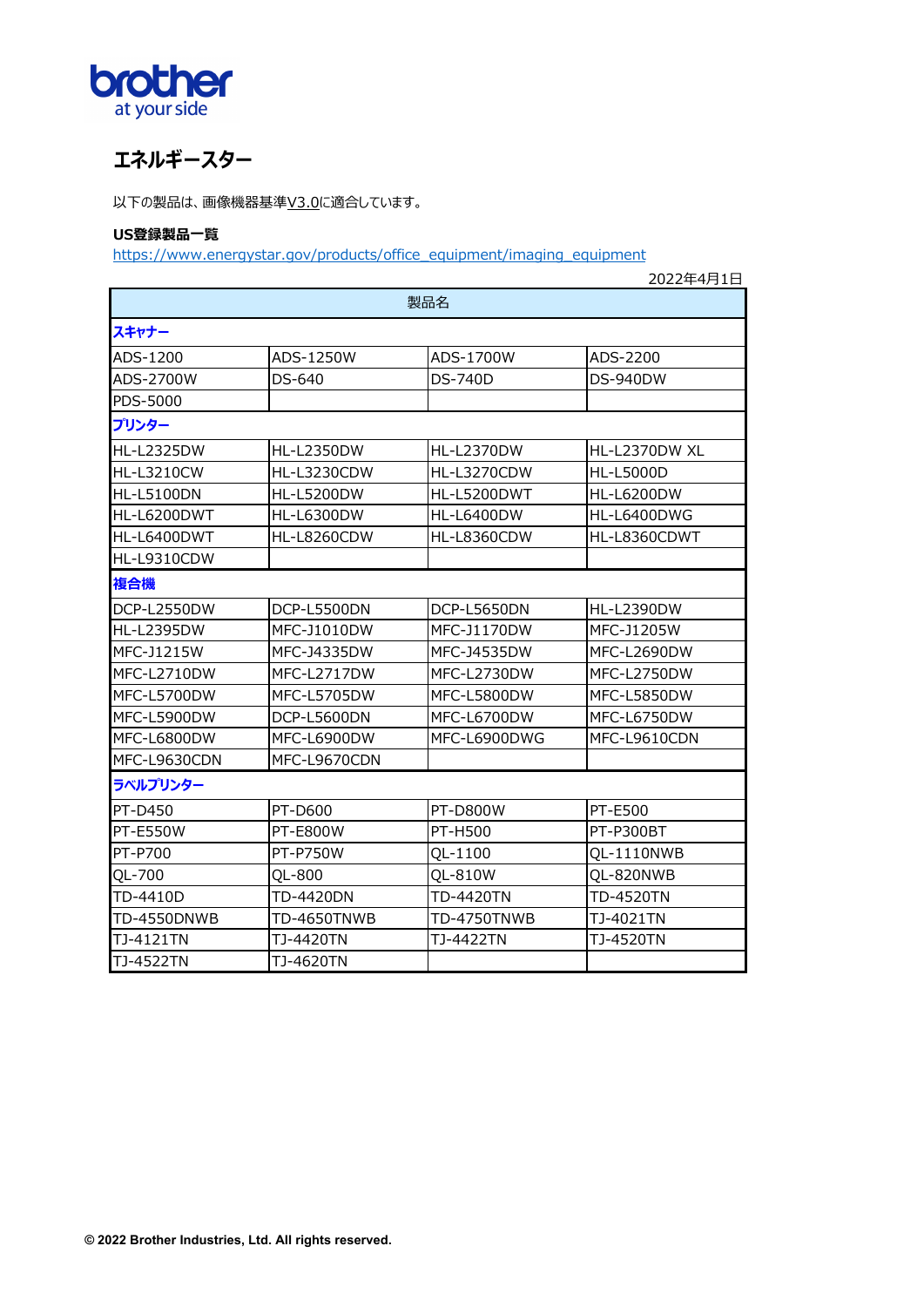

以下の製品は、画像機器基準V3.0に適合しています。

## **⽇本登録製品⼀覧**

https://www.energystar.go.jp/

|                    |                       |                    | 2022年4月1日        |
|--------------------|-----------------------|--------------------|------------------|
| 製品名                | 標準消費電力量<br>(kWh/week) | スリープモード<br>消費電力(W) | オフモード<br>消費電力(W) |
| スキャナー              |                       |                    |                  |
| ADS-1700W          | N/A                   | $\overline{2}$     | 0.1              |
| ADS-2200           | N/A                   | 0.6                | 0.1              |
| ADS-2800W          | N/A                   | 2.6                | 0.1              |
| ADS-3600W          | N/A                   | 2.6                | 0.1              |
| ADS-4300N          | N/A                   | 1.9                | 0.1              |
| ADS-4700W          | N/A                   | 1.9                | 0.1              |
| ADS-4900W          | N/A                   | 1.8                | 0.1              |
| MDS-940DW          | N/A                   | $\Omega$           | 0.1              |
| プリンター              |                       |                    |                  |
| HL-J6000CDW        | N/A                   | 0.7                | $\mathbf 0$      |
| HL-L2330D          | 0.33                  | N/A                | N/A              |
| <b>HL-L2370DN</b>  | 0.37                  | N/A                | N/A              |
| <b>HL-L2375DW</b>  | 0.37                  | N/A                | N/A              |
| <b>HL-L3230CDW</b> | 0.41                  | N/A                | N/A              |
| <b>HL-L5100DN</b>  | 0.51                  | N/A                | N/A              |
| <b>HL-L5200DW</b>  | 0.51                  | N/A                | N/A              |
| <b>HL-L6400DW</b>  | 0.62                  | N/A                | N/A              |
| HL-L8360CDW        | 0.49                  | N/A                | N/A              |
| HL-L9310CDW        | 0.49                  | N/A                | N/A              |